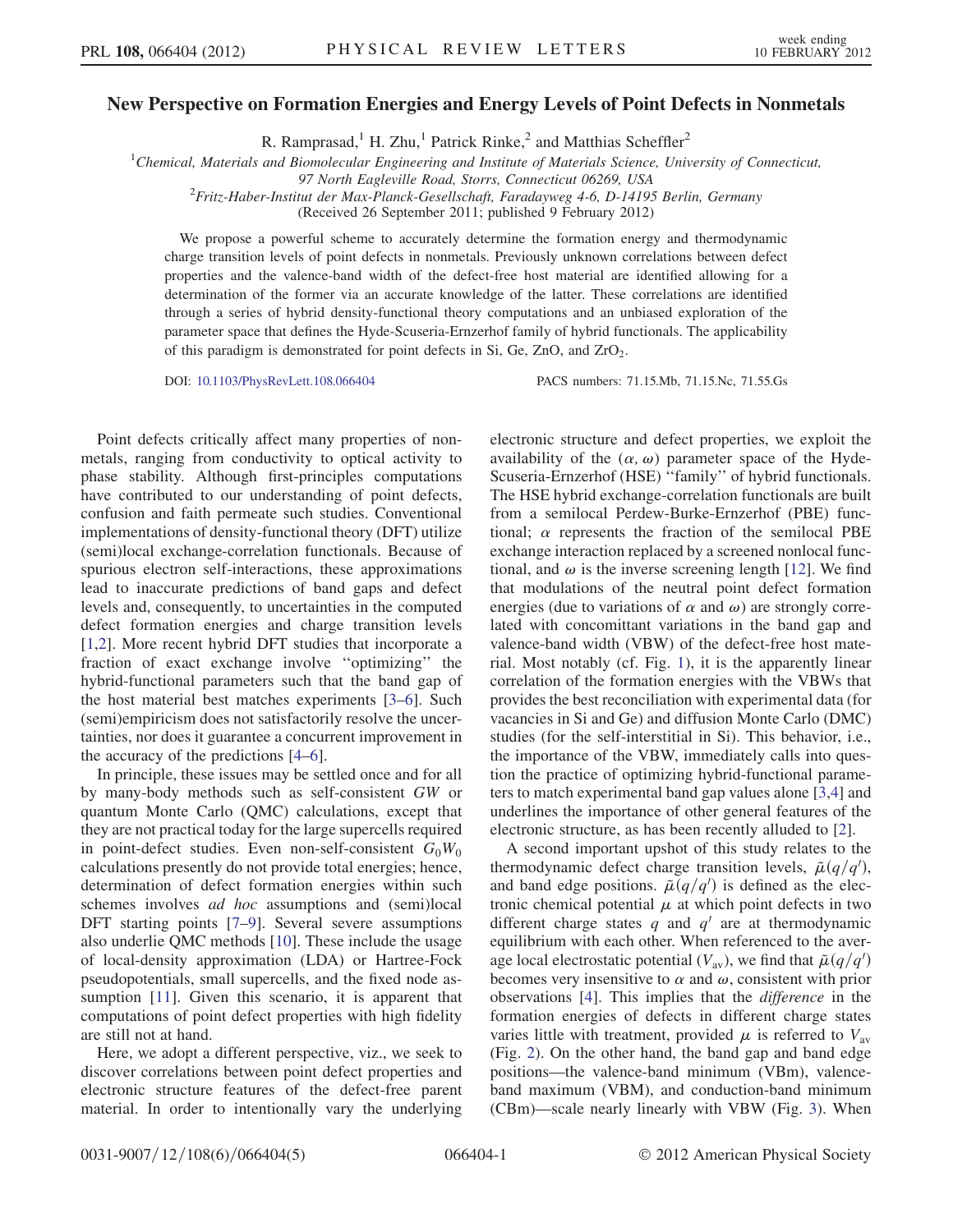<span id="page-1-0"></span>

<span id="page-1-3"></span>FIG. 1 (color online). Correlations between the formation energies and the band gap (left) or valence-band width (right) for point defects in bulk Si (a),(b),(e),(f), bulk Ge (c),(d), bulk wurtzite ZnO  $(g)$ ,(h), and bulk monoclinic ZrO<sub>2</sub> (i),(j). The PBE semilocal functional and four hybrid functionals within the HSE ''family'' (as defined in the text) were considered. Experimental (Expt), GW, and diffusion Monte Carlo (DMC) simulation results are also shown.

referenced to the VBM estimated for trustworthy VBW values,  $\tilde{\mu}(q/q')$  for point defects in Si, Ge, and ZnO agrees favorably with experiments. Thus, the VBW of the defectfree parent material may be viewed as a convenient descriptor to assess the quality of the treatment.

For definiteness, we consider five specific functionals in the  $(\alpha, \omega)$  parameter space: PBE, PBE0, HSE, HSE $_{>\alpha}$ , and  $HSE_{\geq \omega}$ . PBE0 refers to the  $(0.25, 0)$  hybrid-functional, while HSE refers to the  $(0.25, 0.207 \text{ Å}^{-1})$  HSE06 functional [\[12\]](#page-4-9). The last two functionals correspond to those with larger values of  $\alpha$  and  $\omega$ , namely, (0.5, 0.2 Å<sup>-1</sup>) and  $(0.25, 0.4 \text{ Å}^{-1})$ , respectively.

<span id="page-1-1"></span>

<span id="page-1-4"></span>FIG. 2 (color online). The formation energy for the neutral and  $+2$  charged Si self-interstitial as a function of the electronic chemical potential ( $\mu$ ). In (a),  $\mu$  is referenced to the valenceband maximum (VBM), and in (b), it is referenced to the average electrostatic potential  $(V_{av})$ . For each of the five functionals considered, the curves extend from the respective VBM to the conduction-band minimum (CBm).

Specifically, we focus on point defects in Si, Ge, ZnO, and ZrO<sub>2</sub> (Si:  $0/ + 2$  charged vacancy,  $0/ + 2$  charged self-interstitial,  $0/ + 1$  charged S substitutional; Ge:  $0/$  –  $1/ - 2$  charged vacancy; ZnO:  $0/ + 2$  charged O vacancy;  $ZrO_2$ :  $0/- 2$  charged O interstitial,  $0/+ 2$  charged O vacancy). These material choices are intended to include well-studied and technologically important systems spanning small to large band gaps. The Si and Ge systems involved 216-atom supercells, while the ZnO and  $ZrO<sub>2</sub>$ systems utilized 192-atom wurtzite and 96-atom monoclinic supercells. All calculations were performed using the VASP code within the projector augmented wave meth-odology [[13](#page-4-10)]. A  $\Gamma$ -centered  $2 \times 2 \times 2$  k mesh and a plane wave energy cutoff of 280, 174, 400, and 400 eV for Si, Ge, ZnO, and  $ZrO<sub>2</sub>$ , respectively, were used. Geometry optimizations were performed at the PBE level of theory, and the PBE optimized geometry was used in calculations involving all the hybrid functionals. This allowed us to directly probe the effect of the treatment of the exchange interaction. As a side remark, we note that all calculations

<span id="page-1-2"></span>

<span id="page-1-5"></span>FIG. 3 (color online). Correlations between the VBW and the point defect charge transition levels  $[\tilde{\mu}(q/q')]$ , valence-band minimum (VBm), valence-band maximum (VBM), and conduction-band minimum (CBm) for Si (a) and  $ZrO<sub>2</sub>$  (b). All energies are referred to  $V_{\text{av}}$  corresponding to each treatment. In (a), the vacuum level is also shown.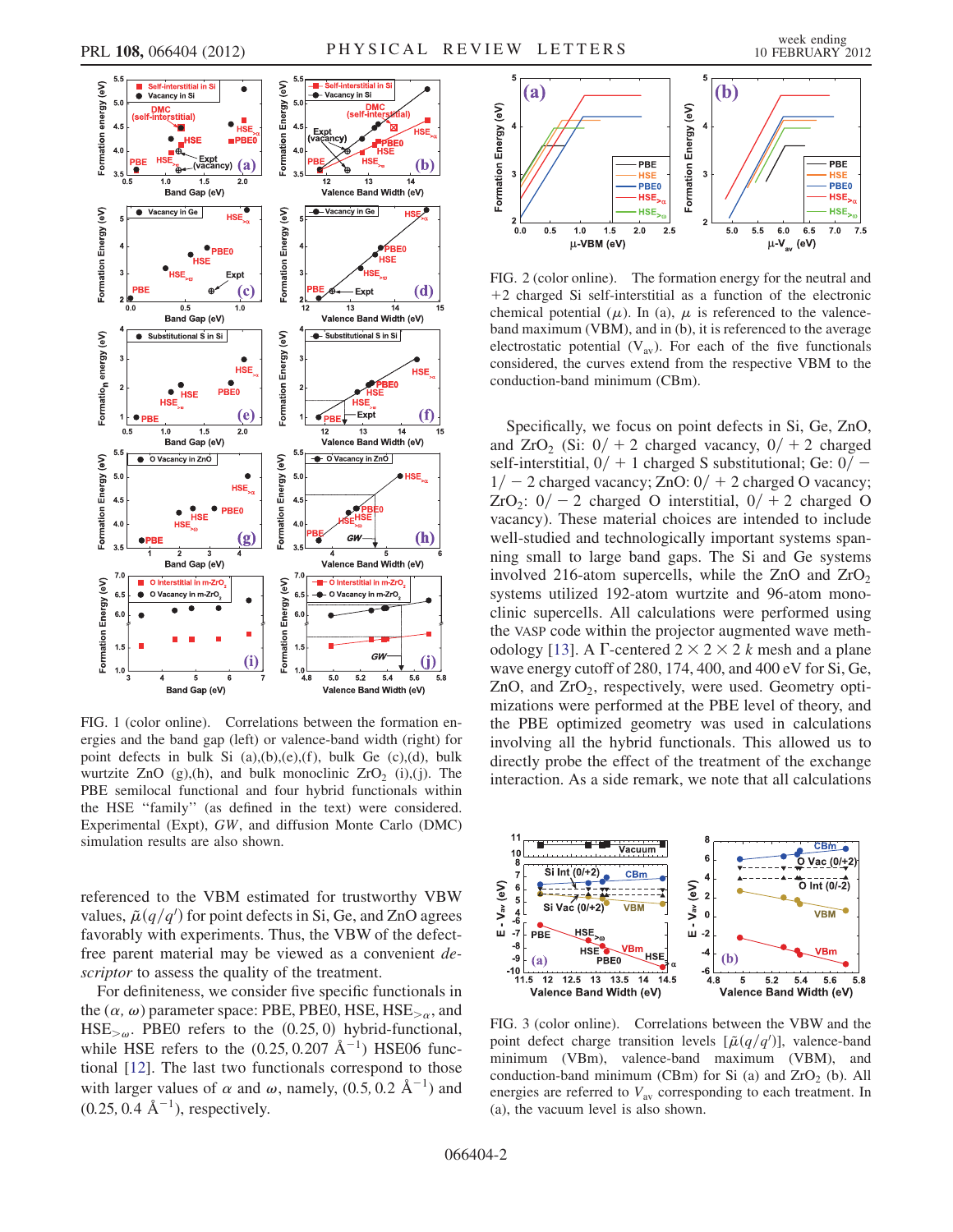were performed self-consistently. However, this was unnecessary for calculations involving hybrid functionals (at least for the point defects considered here). The formation energy and  $\mu(q/q')$  obtained from non-self-consistent calculations using PBE wave functions for all defects considered differed by less than 0.03 eV from the self-consistent results.

The formation energy  $E_f^q(\mu)$  of a point defect in charge state  $q$  is given by

$$
E_f^q(\mu) = E_{\text{def}}^q - E_{\text{bulk}} \pm \eta + q(\mu + E_{\text{ref}} + \Delta V) + E_{\text{corr}}^q,\tag{1}
$$

where  $E_{\text{def}}^q$  and  $E_{\text{bulk}}$  are the calculated total energies of the supercells containing the point defect and the perfect bulk host materials, respectively.  $\eta$ , the chemical potential of the atomic species constituting the defect, is taken to be the bulk Si (Ge) energy per atom in the case of Si (Ge) defects, half the energy per  $O_2$  molecule in the case of O defects, and the chemical potential of S corresponding to the equilibrium between Si and  $SiS<sub>2</sub>$  in the case of S substitutional defect. The  $\pm$  sign indicates whether the defect atom was removed or added.  $E_{\text{ref}}$  corresponds to a suitable reference energy, generally taken to be the VBM (other more appropriate choices for  $E_{ref}$  are discussed below).  $\Delta V$  is a correction to appropriately line up the energy zero of the supercells with and without the defect.  $E_{\text{corr}}^q$  represents spurious electrostatic interactions of charged defects due to periodicity and finite supercell sizes. Here, we have included only the first-order monopole correction [\[14\]](#page-4-11). Since this correction is the same for all functionals, it does not affect the comparison between the functionals.

We first consider neutral point defects, for which  $E_f^{q=0}$  is independent of  $\mu$ .  $E_f^0$  varies with the type of functional used (Fig. [1](#page-1-0)), with the variation most pronounced for systems with the smallest band gaps. For instance,  $E_f^0$  for the Si self-interstitial, Si vacancy, and S substitute in bulk Si varies by as much as 1.1, 1.8, and 2 eV, respectively, and for the Ge vacancy in bulk Ge, the variation is more than 3 eV. For O vacancy in ZnO, this variation is 1.4 eV. In contrast, the corresponding variation is 0.4 and 0.3 eV, respectively, for the O vacancy and O interstitial in  $ZrO<sub>2</sub>$ —the largest band gap system studied here. In all cases considered,  $E_f^0$  increases in the order: PBE,  $HSE_{>\omega}$ , HSE, PBE0, and HSE<sub> $>\alpha$ </sub>, with the HSE and PBE0 values being within 0.3, 0.1, 0.01, and 0.01 eV of each other in the case of point defects in Ge, Si, ZnO, and  $ZrO<sub>2</sub>$ , respectively. Table [I](#page-2-0) collects the PBE and HSE results for all systems studied.

In order to comprehend the variation of  $E_f^0$  with  $\alpha$  and  $\omega$ , we attempted to draw correlations between such variation and features of the electronic structure of the respective defect-free host material. Among all features considered,  $E_f^0$  displays the most meaningful variation with the band gap and VBW (Fig. [1\)](#page-1-0), with the practically linear correlation of  $E_f^0$  with VBW most striking. This correlation may be understood as follows. The valence band is composed of the Si (Ge)  $sp^3$  hybridized states in the case of bulk Si (Ge), and is dominated by O  $2p$  states (with some admixture of  $Zn$  3d or  $Zr$  4d states) in the case of bulk  $ZnO$  and  $ZrO<sub>2</sub>$ . The width of these valence bands is a measure of the cohesive interaction between the respective atoms within the parent material. The greater this interaction, the larger the band width. Consequently, the resistance to form defects will be greater (and hence the formation energy higher). Correlations between  $E_f^0$  and the band gap may also be understood qualitatively by similar arguments. However, for the simple bonding or antibonding picture to be valid (and for the band gap to become a good descriptor), the band gap may have to be appropriately defined, especially for indirect band gap systems.

The identified correlation between  $E_f^0$  and the host VBW (rather than the host band gap) provides a favorable reconciliation with available experimental results. This is immediately evident from Figs. [1\(a\)–1\(d\),](#page-1-3) which include the experimental results for  $E_f^0$  of a vacancy in bulk Si [\[18](#page-4-12)[,19\]](#page-4-13) and bulk Ge [\[20\]](#page-4-14), as well as the band gap and VBW of Si and Ge [[15](#page-4-15)]. Table [I](#page-2-0) contains our predictions of  $E_f^0$  for all defects considered based on well-documented VBWs of the corresponding hosts. The experimental Si and Ge VBW values of  $12.5 \pm 0.6$  eV and 12.6 eV lead to Si and Ge

<span id="page-2-0"></span>TABLE I. The formation energies (in eV) of point defects in Si, Ge, ZnO, and ZrO<sub>2</sub>. The predicted values (Pred) are determined using the correlation between the formation energies and the VBWs identified in Fig. [1](#page-1-0) and the experimental (Si and Ge [\[15\]](#page-4-15)) or the  $GW$  (ZnO and ZrO<sub>2</sub> [[16](#page-4-16),[17\]](#page-4-17)) VBWs (experimental data for the oxides include significant band tails, most likely due to imperfections). The experimental results for the Si and Ge vacancy formation energies are from Ref. [[18](#page-4-12)–[20](#page-4-14)], respectively.

| System           | Defect           | <b>PBE</b> | <b>HSE</b> | Pred           | Expt               |
|------------------|------------------|------------|------------|----------------|--------------------|
| Si               | Si vacancy       | 3.61       | 4.49       | $4.05 \pm 0.4$ | 4.0, $3.6 \pm 0.2$ |
| Si               | Si interstitial  | 3.60       | 4.13       | $3.86 \pm 0.3$ | $\cdots$           |
| Si               | S substitutional | 1.01       | 2.11       | $1.6 \pm 0.4$  |                    |
| Ge               | Ge vacancy       | 2.09       | 3.70       | 2.43           | $2.35 \pm 0.11$    |
| ZnO              | O vacancy        | 3.67       | 4.32       | 4.62           |                    |
| ZrO <sub>2</sub> | O vacancy        | 5.99       | 6.17       | 6.25           | $\cdots$           |
| ZrO <sub>2</sub> | O interstitial   | 1.54       | 1.69       | 1.73           | $\cdots$           |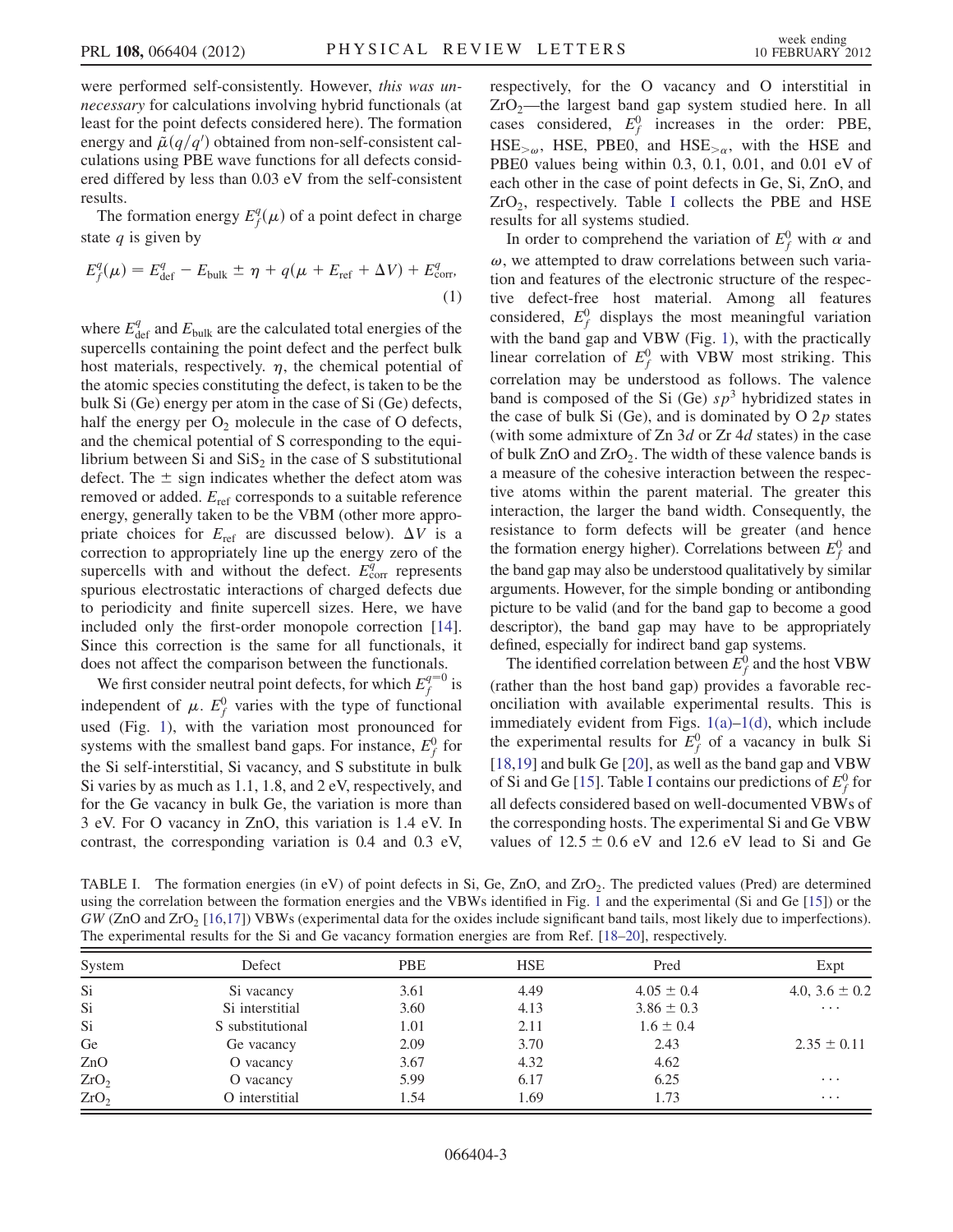vacancy  $E_f^0$  values in excellent agreement with available experimental results for these defects (Table [I\)](#page-2-0). Such a favorable agreement with experiment was not obtained if one attempted extrapolations based on the band gap as the descriptor. This implies that a treatment that provides a better description of electronic structure features such as the VBW may also provide a better estimate of the defect formation energies, as alluded to recently [\[2](#page-4-1)].

The DMC result for  $E_f^0$  of the Si self-interstitial [\[10\]](#page-4-7) (determined for a 16-atom supercell) is higher than the corresponding PBE value by about 1 eV—a discrepancy that has remained a puzzle for some time [[11](#page-4-8)]. We argue that this large  $E_f^0$  may be traced to the rather large VBW values underlying the DMC treatment. Indeed, fixed node DMC calculations to determine the band structure of Si yield a VBW of 13.6  $\pm$  0.2 eV [[21](#page-4-18)], compared to the PBE VBW of 11.8 eV. The correlation between the large DMC VBW value for Si and the large self-interstitial formation energy is manifest in Fig. [1\(b\).](#page-1-3)

 $G_0W_0$  calculations place the neutral Si self-interstitial  $E_f^0$  0.4 eV below the DMC result [\[7\]](#page-4-5) (i.e., ~0.3 eV larger than our predicted value). The  $G_0W_0$  correction scheme for computing  $E_f^0$  relies on two critical ingredients: (1) the LDA  $E_f^{+2}$  value (with the assumption that the +2 charge state, owing to the empty gap levels, is least prone to selfinteraction errors), and (2) the  $G_0W_0$  energies for the successive addition of two electrons to the  $+2$  charged defect (with the assumption that the  $G_0W_0$  and LDAVBMs are aligned). As will be pointed out below, both assumptions may be questioned (the latter may be eliminated by suitable band edge realignments).

We next move on to charged point defects.  $E_f^q$  determinations for  $q \neq 0$  require the specification of  $E_{\text{ref}}$ , the conventional choice being the VBM, as this allows for a comparison with experiments. However, this choice of  $E_{ref}$ leads to an issue when comparing  $E_f^q$  across treatments. The reason is that one has made the implicit questionable assumption that the VBM positions provided by each functional are all aligned. Two other natural choices for  $E_{\text{ref}}$  are  $V_{\text{av}}$  and the vacuum level. For the case of the Si selfinterstitial, Fig. [2](#page-1-1) shows the formation energies of the neutral and +2 charged defect as a function of  $\mu$  defined with respect to VBM (a) and  $V_{\text{av}}$  (b). Both choices of  $E_{\text{ref}}$ lead to large variations in the  $E_f^{+2}$  values, indicating that the  $+2$  charge state of the Si self-interstitial is not immune to self-interaction errors (see above discussion on  $G_0W_0$ calculations). A similar warning was also made in the past [\[2\]](#page-4-1). Also, the choice of  $E_{ref} = V_{av}$  leads to two immediate observations: (1) The  $\tilde{\mu}(0/ + 2)$  values [the "knees" in Fig. [2\(b\)\]](#page-1-4) are aligned for all functionals considered, and (2) for any given value of  $\mu$ ,  $(E_f^0 - E_f^{+2})$  is a constant across treatments.

The assumption of the alignment of  $V_{\text{av}}$  across functionals has thus revealed important invariant features, making this choice of  $E_{ref}$  not only attractive but also necessary especially when comparing  $\mu$ -dependent quantities across treatments. With this assumption, we explore in Fig. [3](#page-1-2) the evolution of  $\tilde{\mu}$  for point defects in Si and  $\overline{\mathrm{ZrO}_2}$ and the band edges of the respective defect-free parent materials with respect to treatment (or VBW, our descriptor). Results for Ge and ZnO (not shown) follow the same trend. The valence (conduction) band edges move downward (upward) linearly with VBW, consistent with the varying levels of self-interaction error correction.

However,  $\tilde{\mu}$  (when referenced to  $V_{\text{av}}$ ) is relatively invariant to treatment (or VBW) in all cases, and the degree of variation with treatment decreases with increasing band gap of the host. In the worst case (Si vacancy), the rms variation of  $\tilde{\mu}$  across treatments is ~0.08 eV. These trends, at least in the case of the localized defects considered here, are consistent with recent PBE, HSE, and PBE0 studies of a variety of point defects and insulators [\[4–](#page-4-4)[6\]](#page-4-3). Properties related to total energy differences—such as  $\tilde{\mu}$ —for localized (or "atomiclike") defects appear to be well represented by (semi)local functionals just like the energy difference between highest occupied molecular orbital (HOMO) and lowest unoccupied molecular orbital (LUMO) or ionization potentials of atoms or molecules computed using the  $\Delta$ SCF method [[4](#page-4-4)[–6\]](#page-4-3) (a method similar to standard DFT but with one or more electrons placed in higher lying Kohn-Sham orbitals).

One question still remains, related to the choice of  $E_{ref}$ : How do our results stack up if we choose to set  $E_{\text{ref}}$  to be the vacuum level instead of  $V_{av}$  (a natural choice for the definition of ionization potentials of atoms or molecules). This point was addressed by a series of 13-layer (001) Si slab calculations. The energy difference between  $V_{av}$  in the bulk and the vacuum parts of the slab was determined for the five functionals, and corrected for the (slight) differences in the surface dipole moment in the different treatments. The vacuum level thus obtained is portrayed in Fig. [3\(a\)](#page-1-5). As can be seen, the vacuum levels are aligned to an acceptable level of accuracy. One may thus use either  $V_{\text{av}}$  or the vacuum as proper  $E_{\text{ref}}$  choices, with the former being a practical option [[4](#page-4-4)[,22\]](#page-4-19).

We now attempt to make a connection between our predictions for  $\tilde{\mu}$  and experiments. Once again using welldocumented values for the VBW of the respective parent materials, we estimate the most likely  $\tilde{\mu}$  values (defined with respect to the VBM). These predictions, along with the corresponding PBE, HSE, and available reliable experimental values for point defects in Si, Ge, and ZnO [\[23](#page-4-20)–[25\]](#page-4-21) are listed in Table [II.](#page-4-22) As can be seen, the predictions are within acceptable levels of accuracy, accounting for the uncertainties in the experimental VBW value for Si, the slight fluctuations in the  $\tilde{\mu}$  value across treatments, and the omission of finite size effects such as the quadrupole contributions in charged defect calculations. Such predictions, if made based on the band gap as the descriptor, were in marked